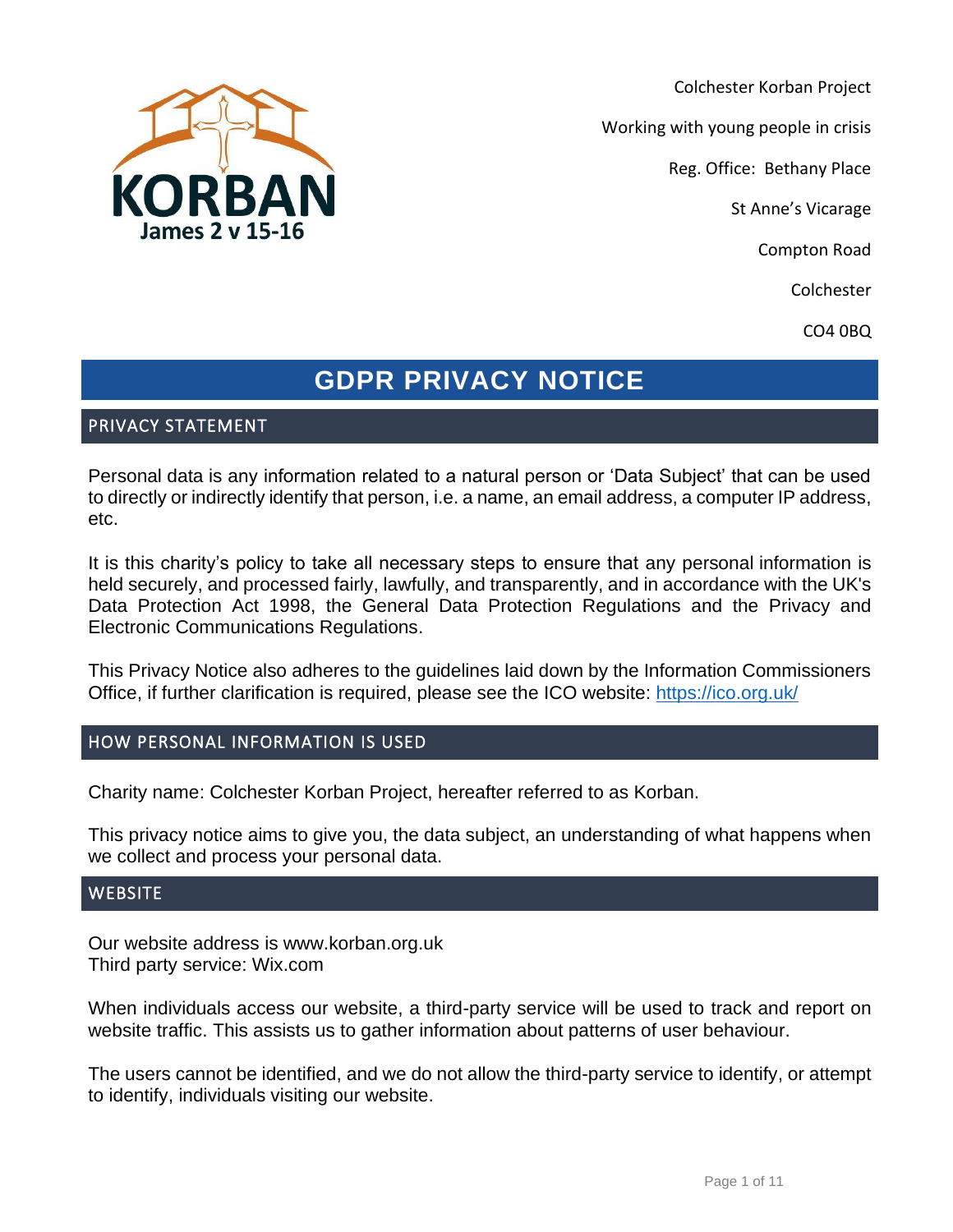If we intend to collect information that can identify an individual, we will let the user know at the time of collecting the personal information, along with an explanation of what we will do with this information.

# **COOKIES**

Cookies are widely used to make websites work, or work more efficiently, as well as to provide information to the owners of the site by placing small text files on your computer when you visit the website.

# CHANGING COOKIE SETTINGS

Using browser settings usually allows some control of most cookies.

# E-NEWSLETTER

Third-party provider: MailChimp

We use a third-party provider to deliver our e-newsletters. We use industry standard technologies to gather statistics around email opening and clicks, to help us monitor and improve our e-newsletter.

#### DONATIONS

Third-party provider: Donorbox

We use a third-party provider to manage our online financial giving. Donorbox is GDPR compliant and users of this service have to opt-in to give their consent.

#### SECURITY AND PERFORMANCE

We use a third-party service to assist in maintaining the security and performance of our website, which required the processing of website user's IP addresses to do so. [www.support.wix.com/en/about-wix/privacy](http://www.support.wix.com/en/about-wix/privacy)

# SOCIAL MEDIA

Third-party provider: Facebook and Twitter

If you send us a private or direct message via social media, the message will be stored by a third-party provider. However, it will not be shared with any other organisations.

### EMAIL

To encrypt and protect email traffic, we use Transport Layer Security (TLS), in-line with government recommendation. You should be aware that if your email service does not support TLS, any emails we send or receive may not be protected in transit.

We also monitor any emails sent to us for viruses or malicious software, including file attachments. Please be aware that you have a responsibility to ensure that any email you send is within the confines of the law.

# COMPLAINTS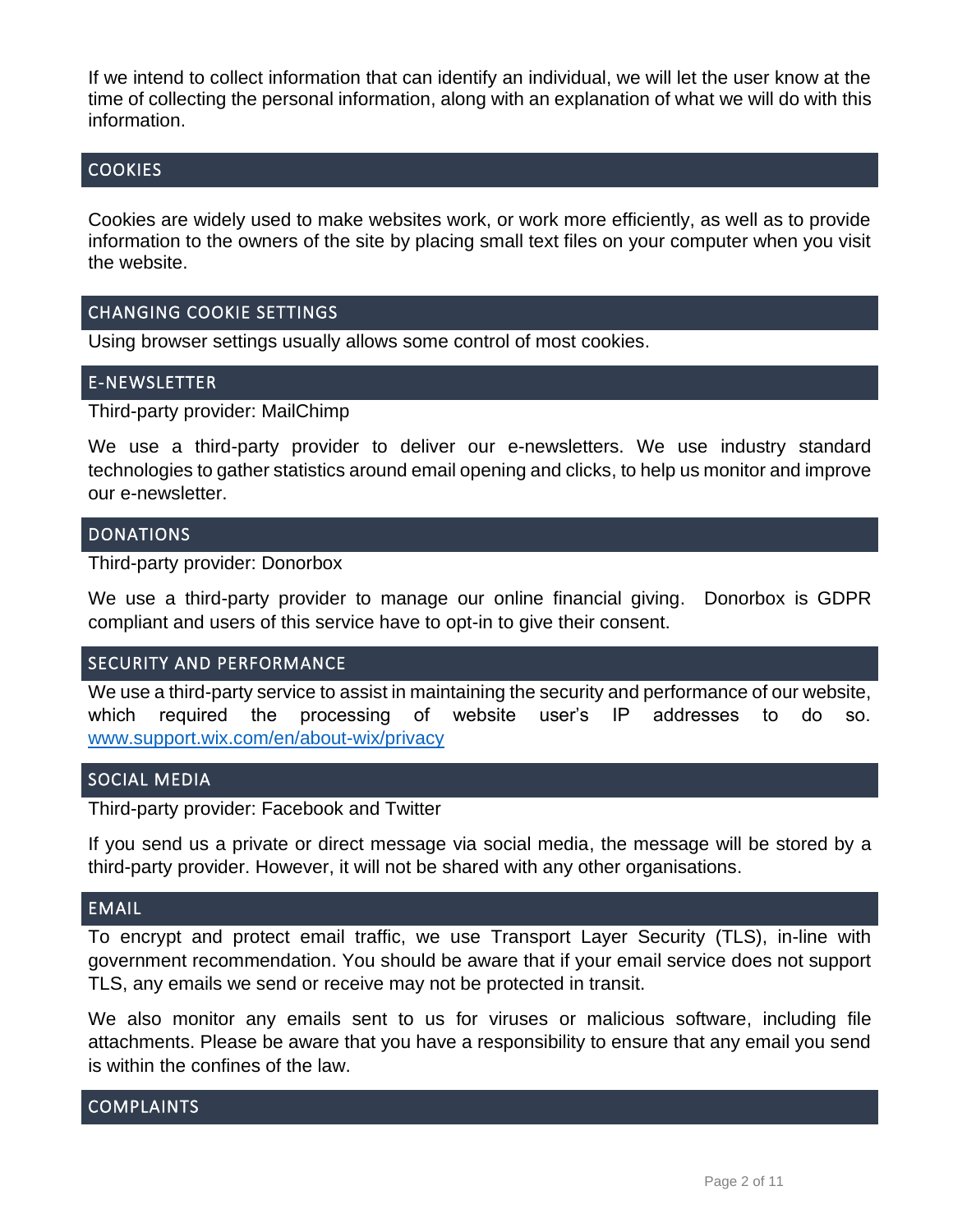When we receive a complaint from an individual, we prepare a file containing the details of the complaint, which usually contains the identity of the complainant and any other individuals involved in the complaint.

Only the personal information collected to process the complaint and to check on the level of service we provide will be used. If we compile and publish statistics showing information, it will not be in a form which identifies any individual.

Usually the identity of the complainant will need to be disclosed to whoever the complaint is about. This is necessary where, for instance, the accuracy of a person's record is in dispute.

If a complainant does not want information identifying him/ her to be disclosed, we will try to honour that. However, it may not be possible to guarantee anonymity.

We will keep personal information contained in complaint files in line with our retention policy. This means that information relating to a complaint will be retained for two years from closure. It will be retained in a secure environment and access to it will be restricted according to the 'need to know' principle.

Furthermore, when dealing with enquiries, we will only use the information supplied to us to deal with the enquiry, and any subsequent issues, and to examine the level of service we provide.

If it is necessary to take enforcement action against someone, the identity of the defendant may be published in the Annual Report etc. However, complainants are not usually identified, unless the details have already been made public.

# **CHARITY SERVICE USERS**

We may use a third party to deal with some publication requests, but they are only authorised to use the information to send out the publications.

To provide the service, it is necessary to hold the details of individuals who have requested it. However, the details will only be used to provide the service the person has requested, and for other closely related purposes., for example, a satisfaction survey.

When people do subscribe to our services, they have the right to object to the processing of their personal data.

Subscribers will be supplied with an easy method to cancel their subscription.

# **CCTV**

The operation of CCTV requires care in the:

- use;
- recording;
- storage; and
- access to recorded material.

As provided under the:

- Data Protection Act 1998 (DPA 1998);
- Protection of Freedoms Act 2012 (POFA 2012); and
- Human Rights Act 1998 (HRA 1998).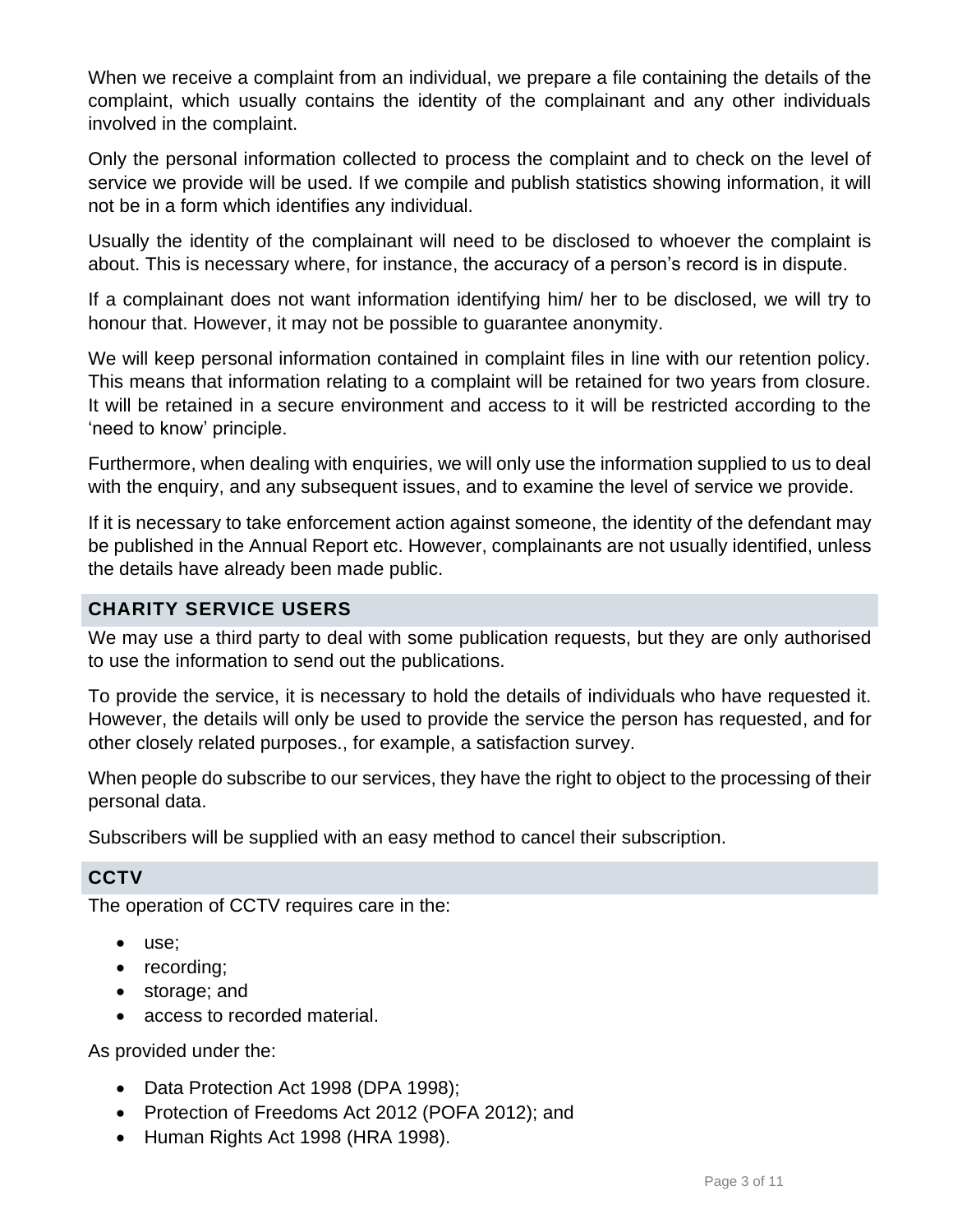The ICO have published data protection guidance: "In the picture: A data protection code of practice for surveillance cameras and personal information".

# <https://ico.org.uk/media/for-organisations/documents/1542/cctv-code-of-practice.pdf>

Also, the Home Office has produced the surveillance camera code of practice, under the POFA, which includes operational obligations, and technical standards and systems.

[https://www.gov.uk/government/uploads/system/uploads/attachment\\_data/file/282774/Surveill](https://www.gov.uk/government/uploads/system/uploads/attachment_data/file/282774/SurveillanceCameraCodePractice.pdf) [anceCameraCodePractice.pdf](https://www.gov.uk/government/uploads/system/uploads/attachment_data/file/282774/SurveillanceCameraCodePractice.pdf)

As we operate CCTV, we have sought training to enable us to comply with the ICO and POFA standards. Furthermore, separate procedures are in place to ensure that the rights of individuals recorded by surveillance systems are protected, and that the information is effectively used for its intended purpose.

# **GRANTS**

Any personal information submitted are used only for reviewing the grant application, and the ongoing administration and management of any grants awarded, e.g.

- an application form;
- details of a proposal;
- potential costs; and (if awarded)
- progress reports;
- a final report; and
- final expenses.

We may also publish information about projects on our own website, and some information regarding grants that are awarded are also published on the Government grants register, which includes the name of the grant programme and funder's, a description of the grant's aims and objectives, the value and currency of the grant, the date it was awarded and the name of recipient/ recipient ID.

# **BREACHES**

We are required by law to report any security breaches involving personal data to the ICO. Therefore, we have provided an online form.

This is hosted by: https://www.korban.org.uk/documents

The data collected by the form to record the breach and to make decisions about any possible action is only retained for as long as necessary to carry out these functions, and in line with our retention schedule (two years from receipt); longer where this information leads to regulatory action being taken.

We retain de-personalised information about organisations for only as long as is necessary, to help inform future actions.

The charity and the host have measures in place to ensure the security of data collected and transferred to the ICO via this form. The host is a data processor for the charity and only processes personal information in line with our instructions.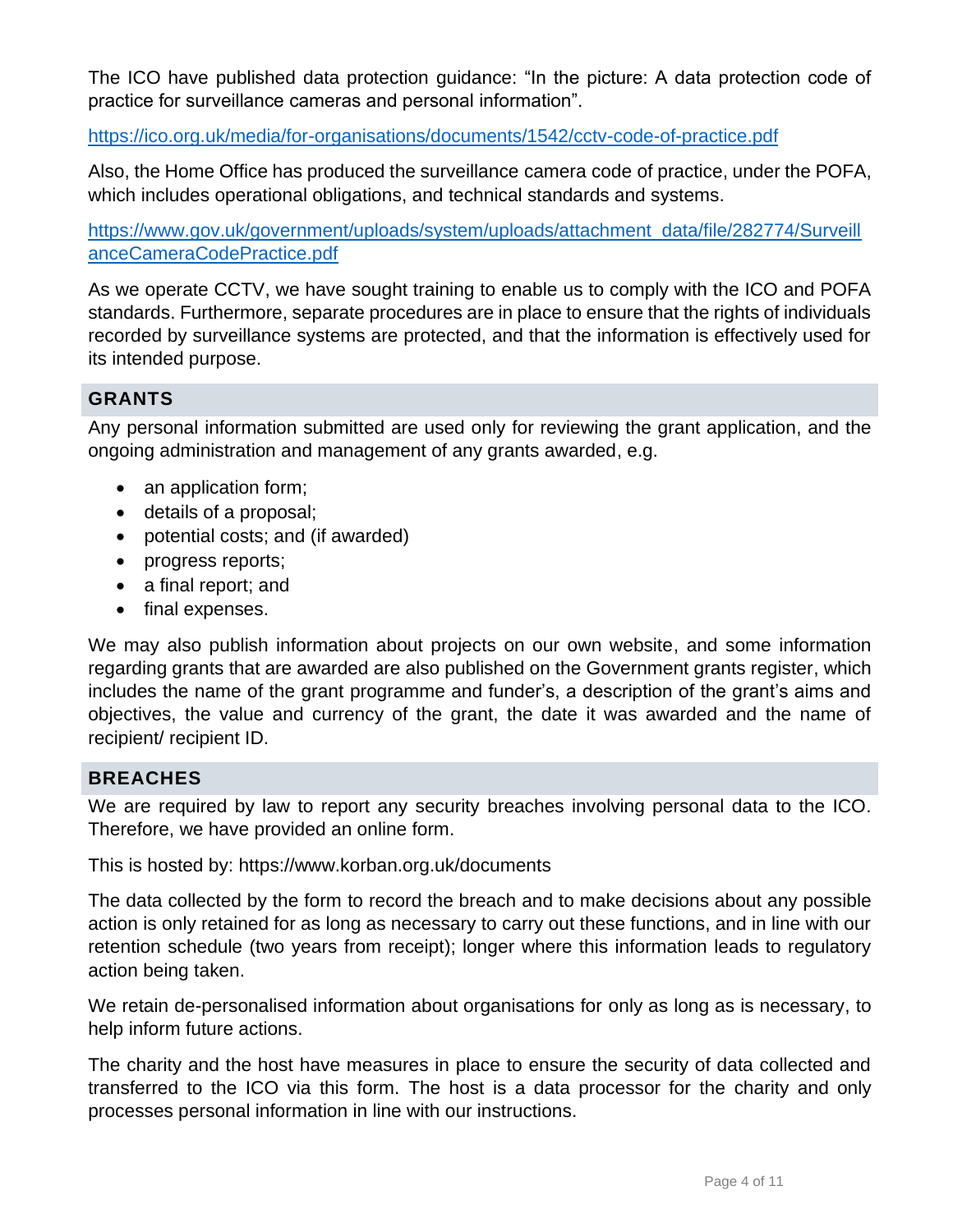# **JOB APPLICANTS, CURRENT AND FORMER CHARITY EMPLOYEES**

The charity is the data controller for the information you provide during the process, unless otherwise stated. If you have any queries about the process or how we handle your information, please contact us at our email address:

### [mark@korban.org.uk](mailto:korban.manager@outlook.com)

All the information you provide during the process will only be used for progressing your application, or to fulfil legal or regulatory requirements, and will not be shared with any third parties for marketing purposes. The information you provide, whether in electronic or physical, will be held securely by us and/ or our data processors.

We will only use the provided contact details to progress your application. We do not collect more information than we need to fulfil our stated purposes and will not retain it for longer than necessary.

The information we ask for is used to assess your suitability for employment. You do not have to supply it, but it might affect your application if you do not.

# **Application stage**

If you apply online, this will be collected by a data processor on our behalf (please see below)., and our recruitment team will have access to all this information.

We will ask you for your personal details including:

- Name;
- contact details:
- previous experience;
- education:
- referees; and
- answers to questions relevant to the role.

You will also be asked to provide equal opportunities information; however, it will not affect your application, if you do not provide it. This information will not be made available to any staff outside of our recruitment team and will be used only to produce and monitor statistics.

# **Shortlisting**

As a small charity our recruitment team shortlist applications for interview.

# **Assessments**

We might ask you to participate in an interview or for assessments where information will be generated by you and by us, e.g:

- a written test;
- role play; or
- interviewer notes.

This information is held by the charity.

If you are unsuccessful, we may ask if you would like us to retain your details for six months. If you accept, we would proactively contact you if any suitable vacancies arise.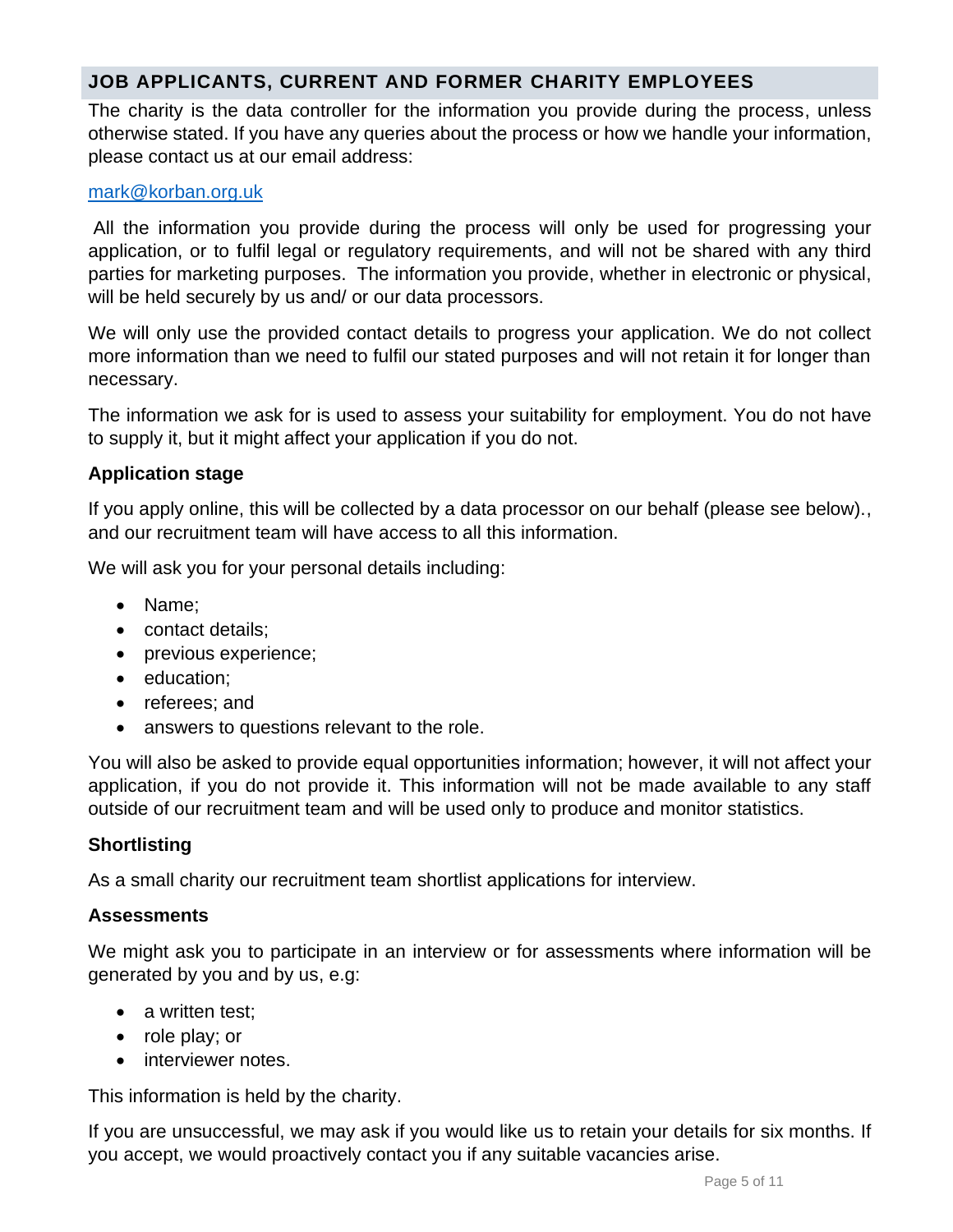# **Conditional offer**

If we make a conditional offer of employment, we will ask you for information so that we can carry out pre-employment checks to confirm your identity, your right to work in the United Kingdom and to seek assurance as to your trustworthiness, integrity and reliability.

You will therefore be required to:

- provide proof of your identity you will be asked to attend our office with original documents, we will take copies.
- provide proof of your qualifications you will be asked to attend our office with original documents, we will take copies.
- complete a criminal records declaration to declare any unspent convictions.

We will:

- provide your email address to the Government Recruitment Service who will contact you to complete an application for a Basic Criminal Record check via the Disclosure and Barring Service, or Access NI, which will verify your declaration of unspent convictions.
- contact your referees directly to obtain references.

If we make a final offer, we will also ask you for the following:

- Bank details to process salary payments
- Emergency contact details so we know who to contact in case you have an emergency at work

#### **Post start date**

Our Code of Conduct requires all staff to declare if they have any potential conflicts of interest. If you complete a declaration, the information will be held on your personnel file.

#### **Use of data processors**

We may use a data processor, who are third parties, who may provide elements of our recruitment service for us. If so, we have contracts in place and this means that they cannot do anything with your personal information unless we have instructed them to do so. They will not share your personal information with any organisation apart from us. They will hold it securely and retain it for the period we instruct.

#### **Online vacancies (to be completed when applicable)**

Data processor: \_\_\_\_\_\_\_\_\_\_\_\_\_\_\_\_\_\_\_\_\_\_\_\_\_\_\_\_\_\_\_\_\_\_\_\_\_\_\_\_\_\_\_\_\_\_\_\_\_\_\_\_\_\_\_

Link to their privacy notice:  $\Box$ 

If you use the online application system, you will provide the requested information to the data processor, who provides this online service for us. They will hold the information you submit, but we will have access to it.

#### **Personnel Records**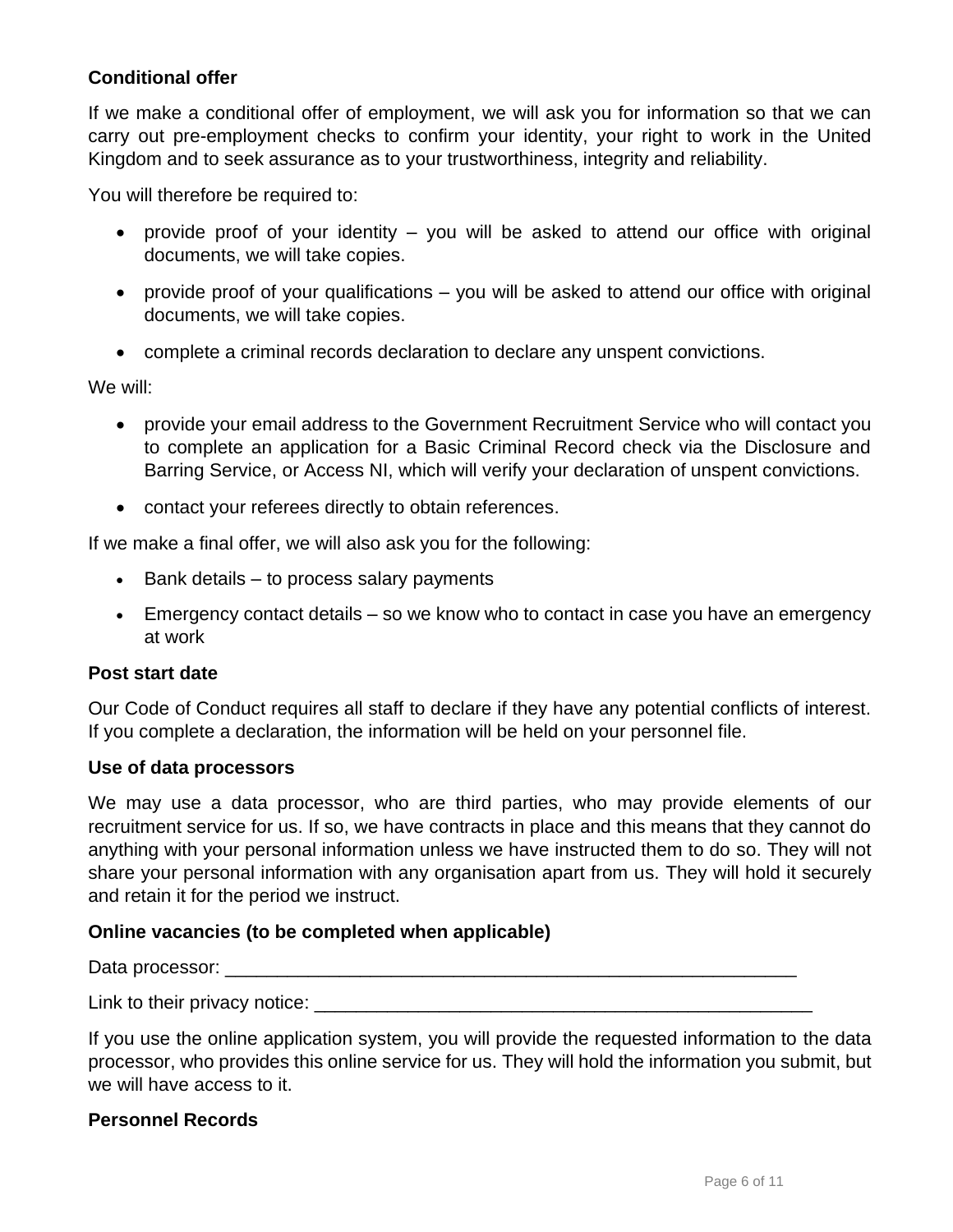Internal HR record system: Microsoft, One Drive. Microsoft store data in the EU.

Link to their privacy notice:<https://privacy.microsoft.com/en-gb/privacystatement>

If you accept a final offer from us, some of your personnel records will be held on our internal HR records system.

### **Payroll Services**

Supplied by: Community 360

If you are employed by the charity, relevant details about you will be supplied to our payroll provider service; including:

- your name,
- bank details,
- address,
- date of birth,
- National Insurance Number, and
- salary.

### **Pension**

#### Pension Scheme: NEST

Dependent on your salary you will be auto-enrolled into the pension scheme and details provided include:

- your name,
- date of birth,
- National Insurance number, and
- salary.

#### **Retaining Information**

If you are successful, the information you provide during the application process will be retained by us as part of your employee file for the duration of your employment plus 6 years following the end of your employment. This includes:

- criminal records declaration,
- fitness to work,
- records of any security checks, and
- references.

If you are unsuccessful at any stage of the process, the information you have provided until that point will be retained for 6 months from the closure of the campaign.

Information generated throughout the assessment process, for example interview notes, is retained by us for 6 months following the closure of the campaign.

Equal opportunities information is retained for 6 months following the closure of the campaign whether you are successful or not.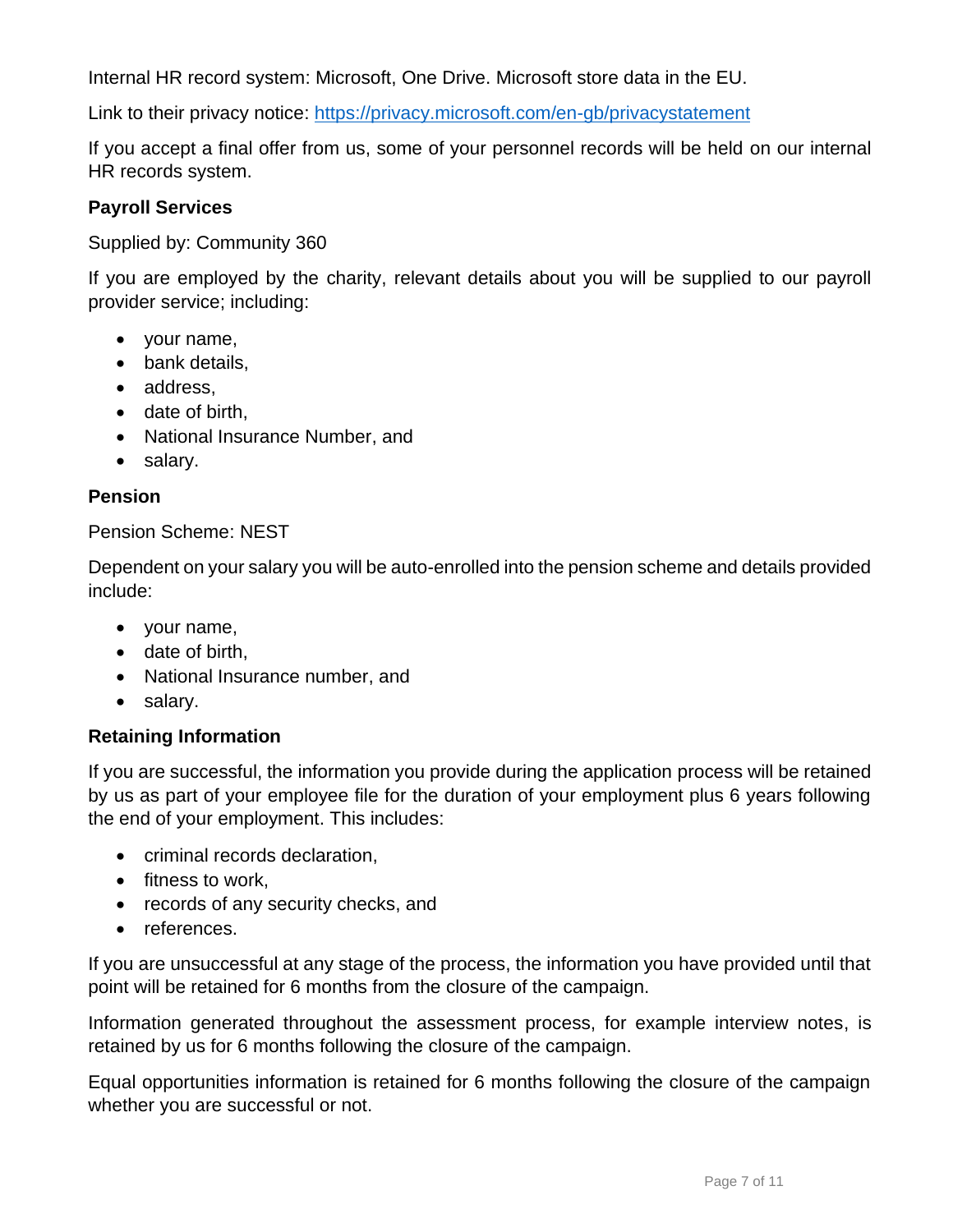If applicable the online vacancy data processor will provide us with anonymised information about our recruitment campaigns, which tells us about the effectiveness of campaigns. This anonymised information will be retained for 6 years from the end of the campaign.

# **Decision Making**

Final recruitment decisions are made by our recruitment team, taking into consideration all the information gathered during the application process.

You can ask about decisions made about your application by speaking to your contact within our recruitment team or by emailing [mark@korban.org.uk](mailto:mark@korban.org.uk)

# **Secondments**

We also offer work with us on a secondment basis and accept applications from individuals or from organisations who think they could benefit from their staff working with us.

Applications are sent directly to us, and if we are interested in speaking to you further, we will contact you using the details you provided.

We might ask you to provide more information about your skills and experience or invite you to an interview.

If we do not have any suitable work at the time, we will let you know, but we might ask you if you would like us to retain your application so that we can proactively contact you about possible opportunities in the future. If you accept, we will keep your application for 6 months.

You will be expected to adhere to a confidentiality agreement and code of conduct which will be agreed with your organisation.

We might also ask you to complete our pre-employment checks, or to obtain security clearance via the National Security Vetting process. Whether you need to do this will depend on the type of work you will be doing for us.

We ask for this information so that we fulfil our obligations, to avoid conflicts of interest and to protect the information we hold.

It will be retained for the duration of your secondment, plus 6 years following the end of your secondment.

# **YOUR RIGHTS**

Under the Data Protection Act 1998, you have rights as an individual, which you can exercise in relation to the information we hold about you.

# **COMPLAINTS OR QUERIES**

We endeavour to meet the highest standards when collecting and using personal information. For this reason, we take any complaints we receive about this very seriously and encourage individuals to bring it to our attention if they think that our collection or use of information is unfair, misleading or inappropriate, and welcome any suggestions for improving our procedures.

This privacy notice was drafted with brevity and clarity in mind. It does not provide exhaustive details of all aspects of the charity's collection and use of personal information. However, we are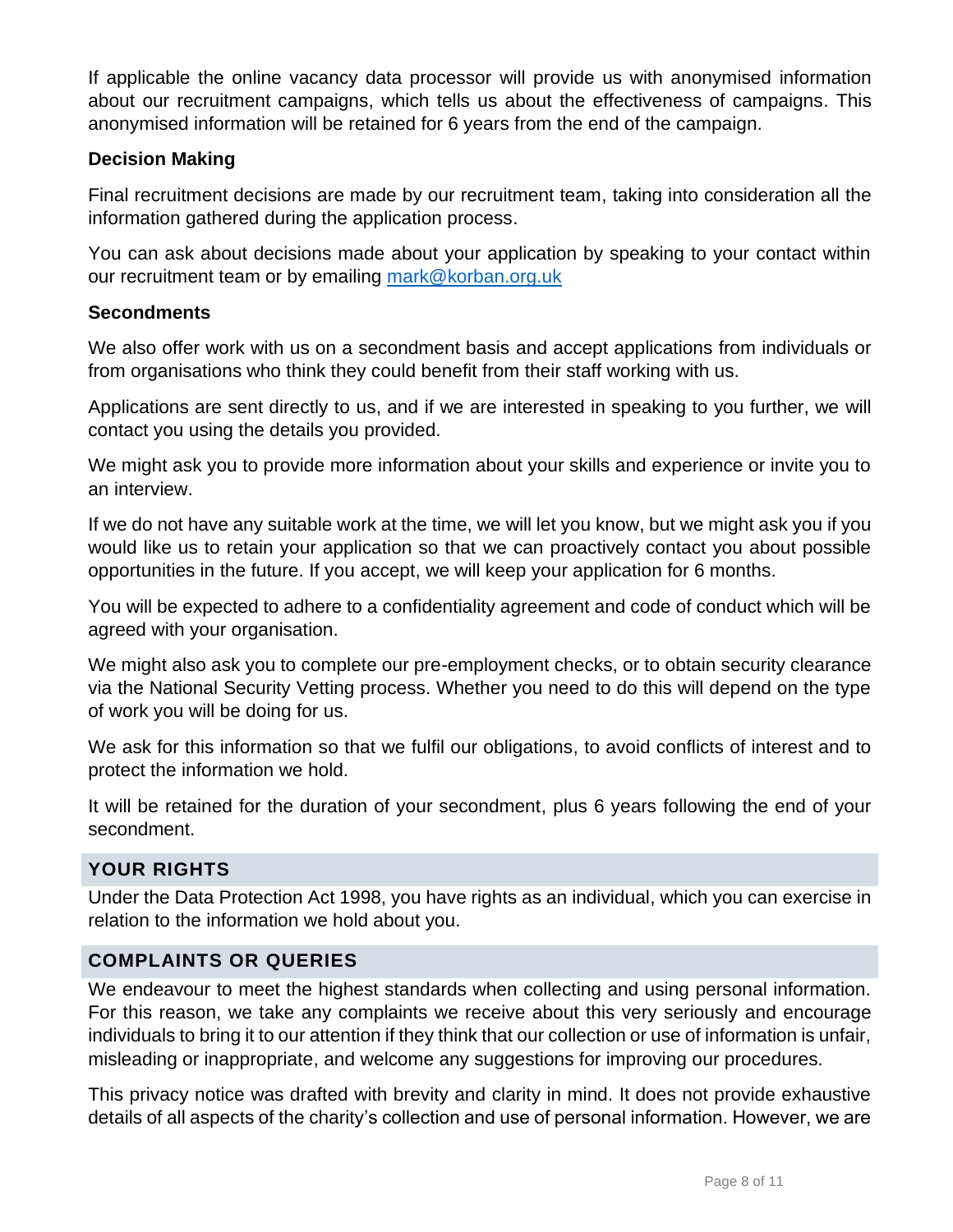happy to provide any additional information or explanation needed. Any requests for this should be sent to the address below.

If you want to make a complaint about the way we have processed your personal information, you can contact [www.ico.org.uk/concerns.](http://www.ico.org.uk/concerns)

# **ACCESS TO PERSONAL INFORMATION**

We aim to be as open as possible in terms of giving people access to their personal information. Individuals can find out if we hold any personal information by making a 'subject access request' under the Data Protection Act 1998. If we do hold information about you, we will:

- verify your identity using "reasonable means";
- give you a description of it;
- tell you why we are holding it;
- tell you who it could be disclosed to; and
- let you have a copy of the information in an intelligible form.

To make a request for any personal information you may need to put the request in writing addressing it to:

Mark Wood, Colchester Korban Project, Bethany Place, St Anne's Vicarage, Compton Road, Colchester, Essex CO4 0BQ

If you agree, we will try to deal with your request informally, for example by providing you with the specific information you need over the telephone.

If we do hold information about you, you can ask us to correct any mistakes made by us.

# **DISCLOSURE OF PERSONAL INFORMATION**

In many circumstances we will not disclose personal data without consent. However, when we investigate a complaint, we may need to share personal information in order to properly investigate.

# **LINKS TO OTHER WEBSITES**

This privacy notice does not cover the links to other websites. We encourage you to read the privacy statements on the other websites you visit.

# **CHANGES TO THIS PRIVACY NOTICE**

We keep our privacy notice under regular review.

Date of last review: 10<sup>th</sup> October 2018

Next review due: 9<sup>th</sup> October 2019

# **HOW TO CONTACT US**

If you want to request information about our privacy policy, you can email us at [mark@korban.org.uk](mailto:mark@korban.org.uk) or write to:

Mark Wood, Colchester Korban Project, Bethany Place, St Anne's Vicarage, Compton Road, Colchester, Essex CO4 0BQ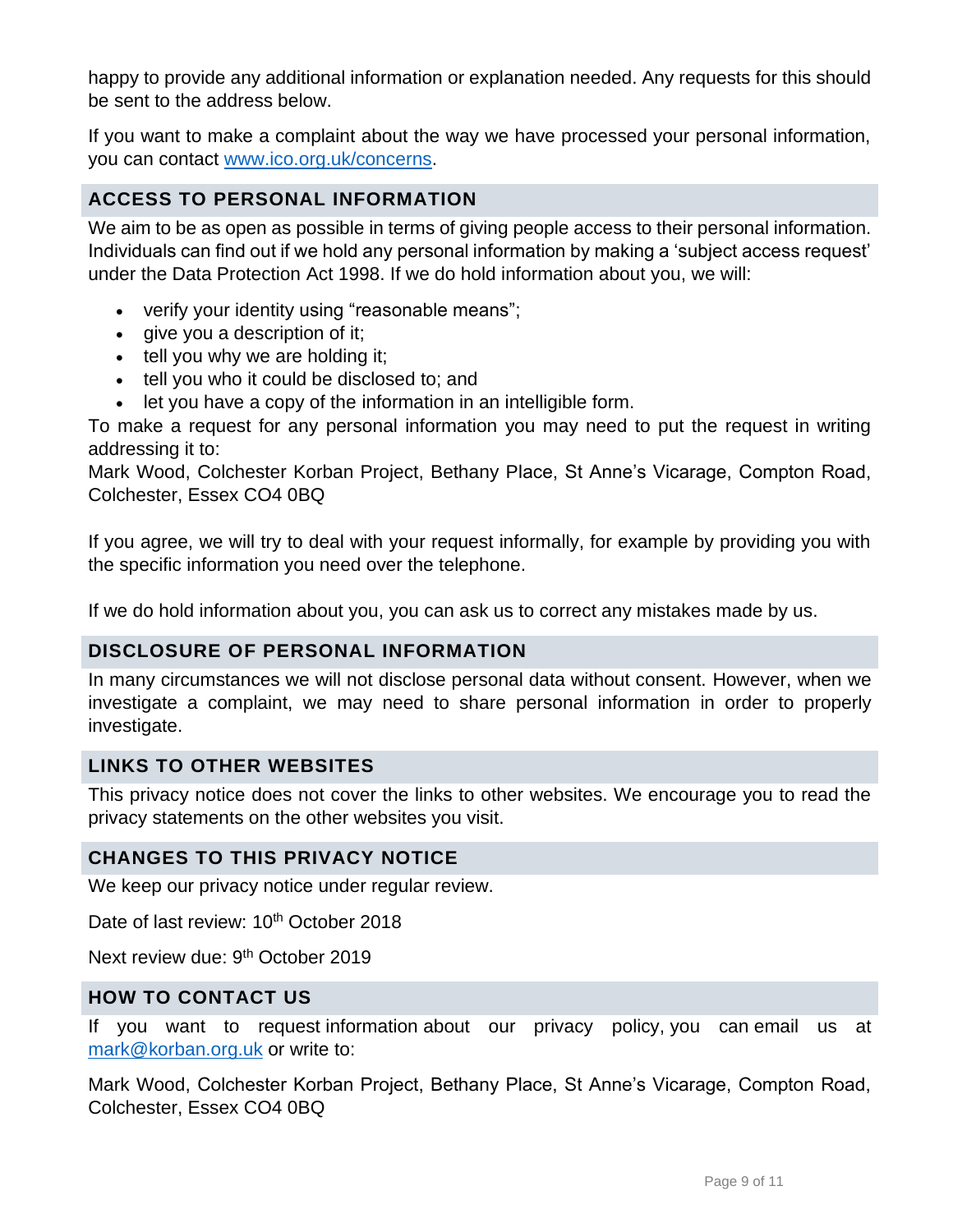# **PROCEDURE**

### **We provide individuals with all the following privacy information:**

 $\Box$  The name and contact details of our organisation.

- $\Box$  The name and contact details of our representative (if applicable).
- $\Box$  The contact details of our data protection officer (if applicable).
- $\Box$  The purposes of the processing.
- $\Box$  The lawful basis for the processing.

 $\Box$  The legitimate interests for the processing (if applicable).

 $\Box$  The categories of personal data obtained (if the personal data is not obtained from the individual it relates to).

 $\Box$  The recipients or categories of recipients of the personal data.

□ The details of transfers of the personal data to any third countries or international organisations (if applicable).

- $\Box$  The retention periods for the personal data.
- □ The rights available to individuals in respect of the processing.
- $\Box$  The right to withdraw consent (if applicable).
- $\Box$  The right to lodge a complaint with a supervisory authority.

 $\Box$  The source of the personal data (if the personal data is not obtained from the individual it relates to).

 $\Box$  The details of whether individuals are under a statutory or contractual obligation to provide the personal data (if applicable, and if the personal data is collected from the individual it relates to).

 $\Box$  The details of the existence of automated decision-making, including profiling (if applicable).

#### **When we provide it**

 $\Box$  We provide individuals with privacy information at the time we collect their personal data from them.

**If we obtain personal data from a source other than the individual it relates to, we provide them with privacy information:**

 $\Box$  within a reasonable of period of obtaining the personal data and no later than one month;